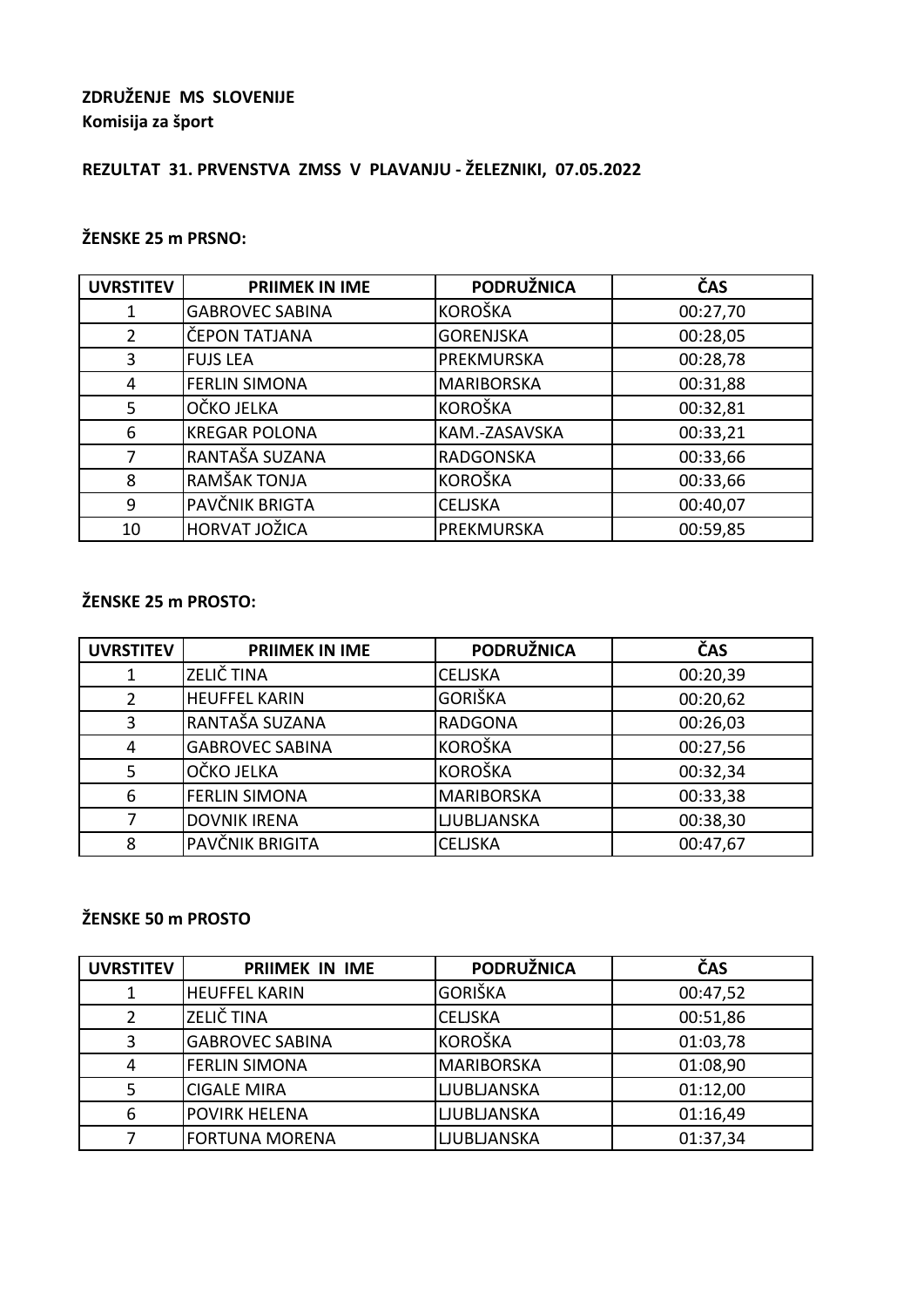### **ŽENSKE 25 m PROSTO – NAD 50 LET:**

| <b>UVRSTITEV</b> | <b>PRIIMEK IN IME</b> | <b>PODRUŽNICA</b>  | ČAS      |
|------------------|-----------------------|--------------------|----------|
| 1                | ČEPON TATJANA         | <b>GORENJSKA</b>   | 00:28,06 |
| 2                | <b>FERLIN SIMONA</b>  | <b>MARIBOR</b>     | 00:31,14 |
| 3                | <b>CIGALE MIRA</b>    | <b>LJUBLJANSKA</b> | 00:32,58 |
| 4                | <b>POVIRK HELENA</b>  | <b>LJUBLJANSKA</b> | 00:33,00 |
| 5                | ŠKORJANC ANDREJA      | <b>KOROŠKA</b>     | 00:33,13 |
| 6                | <b>KREGAR POLONA</b>  | KAM:ZASAVSKA       | 00:33,59 |
| 7                | <b>DOVNIKIRENA</b>    | <b>LJUBLJANSKA</b> | 00:35,82 |
| 8                | <b>KRISTAN HELENA</b> | <b>GORENJSKA</b>   | 00:36,52 |
| 9                | PAVČNIK BRIGITA       | <b>CELJSKA</b>     | 00:39,72 |
| 10               | <b>FORTUNA MORENA</b> | <b>LJUBLJANSKA</b> | 00:44,45 |

# **MOŠKI 25 m PRSNO:**

| <b>UVRSTITEV</b> | <b>PRIIMEK IN IME</b> | <b>PODRUŽNICA</b>  | ČAS      |
|------------------|-----------------------|--------------------|----------|
|                  | <b>GLINŠEK MATIC</b>  | <b>CELISKA</b>     | 00:23,88 |
|                  | <b>OMAN ANDREJ</b>    | <b>LJUBLJANSKA</b> | 00:24,03 |
|                  | <b>BEZJAK FRANC</b>   | <b>MARIBORSKA</b>  | 00:26,23 |
| 4                | <b>MOHORKO IGOR</b>   | <b>RADGONSKA</b>   | 00:27,48 |
|                  | <b>ERMAN GREGOR</b>   | <b>CELJSKA</b>     | 00:28,22 |

# **MOŠKI 25 m PROSTO:**

| <b>UVRSTITEV</b> | <b>PRIIMEK IN IME</b> | <b>PODRUŽNICA</b>  | ČAS      |
|------------------|-----------------------|--------------------|----------|
|                  | <b>OMAN ANDREJ</b>    | <b>LJUBLJANSKA</b> | 00:17,03 |
|                  | JOVANOVIČ ALEKSANDER  | SAŠA               | 00:18,51 |
|                  | <b>ERMAN GREGOR</b>   | <b>CELJSKA</b>     | 00:18,93 |
|                  | <b>GLINŠEK MATIC</b>  | <b>CELJASKA</b>    | 00:20,81 |
|                  | <b>BEZJAK FRANS</b>   | <b>MARIBORSKA</b>  | 00:28,03 |

## **MOŠKI 50 m PROSTO:**

| <b>UVRSTITEV</b> | <b>PRIIMEK IN IME</b> | <b>PODRUŽNICA</b> | ČAS      |
|------------------|-----------------------|-------------------|----------|
|                  | <b>OMAN ANDREJ</b>    | LJUBLJANSKA       | 00:40,74 |
|                  | <b>SOBAN BORUT</b>    | LJUBLJANSKA       | 00:41,45 |
|                  | JOVANVIČ ALEKSANDER   | SAŠA              | 00:42,11 |
| 4                | <b>ERMAN GREGOR</b>   | <b>CELISKA</b>    | 00:44,59 |
|                  | <b>BEZJAK FRANC</b>   | <b>MARIBORSKA</b> | 01:00,48 |